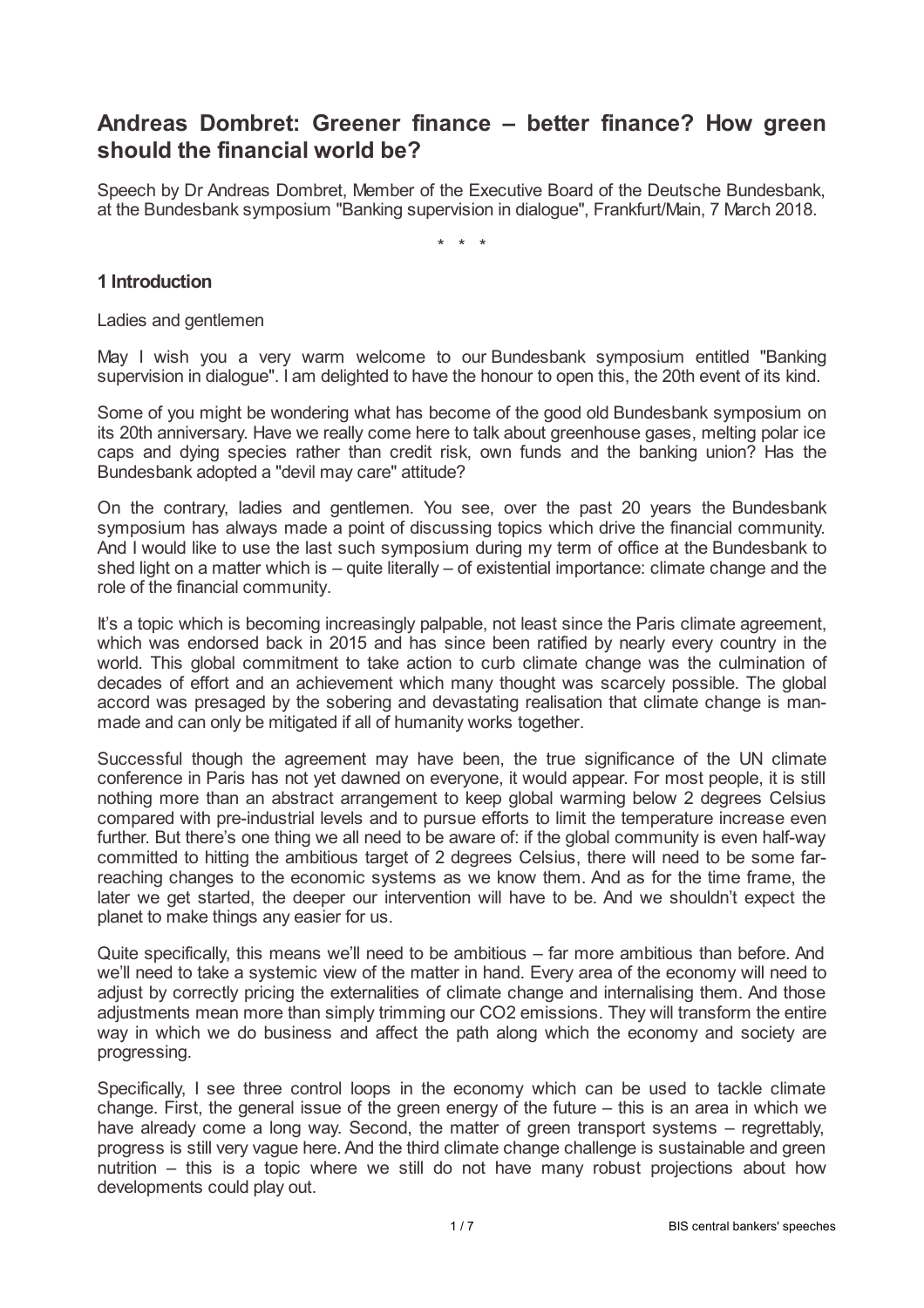There is no doubt that the financial sector is also affected in every one of these control loops. Banks and savings banks, in their capacity as providers of credit for the real economy, will not be left unscathed by the impending greening process in the economy. And that brings us to the subject of our symposium here today and to the topic of my opening speech.

I imagine you will all be more or less familiar with the term "green finance". In essence, it's about the way in which the financial sector responds to climate change, and how it can help mitigate its impact and promote ecological sustainability – for instance, by channelling funding into environmentally friendly technologies and economic sectors – while also capitalising on their growth. For me, green finance is more than anything "patient finance", if you will – a financial world which looks primarily at the long-term repercussions of its actions. So it's nothing less than a paradigm shift. Will we succeed in overcoming short-term thinking? Will we succeed in prioritising long-term investment over short-run trading opportunities? Don't we want to be "buy and hold" shareholders rather than high-frequency traders? Today's event aims to raise awareness about all these questions.

But there is at least one other aspect which is of paramount importance, and especially so from the perspective of banking supervision. That is the risk which climate change and the transformation of the economy might present for the financial sector – and the matter of how far financial institutions will need to adapt to shield themselves from that risk.

And last but not least, we as central bankers and supervisors need to face up to the question of the role we are able to, and intend to, play in transitioning to a green financial system. These three topics – the risks facing the financial industry, the opportunities for the financial industry, and the role of supervisors – are the subject of my speech here today.

## **2 The risk perspective:what are we talking about, exactly?**

Let's begin by taking the risk perspective. Mention climate change and the first thing most people think about is natural catastrophes: storms, heatwaves, droughts, floods and hurricanes. You might remember that last year's Atlantic hurricane season was one of the worst on record. Catastrophes on that scale mainly inflict widespread human suffering, of course, but they also present economic risks, or "physical risks", as they are known. And those risks can affect every one of us: individuals, government budgets, insurers, and other financial institutions.

We are already seeing the costs materialising on the balance sheets of non-life insurers and reinsurers today. They add up to more than US\$200 billion for the 2017 hurricane season. That is why these costs usually make the headlines. But natural catastrophes can have a direct impact on banks and savings banks as well if the assets they finance – be they real estate, production facilities or tradables – are affected. Indirectly, this might disrupt value creation and delivery chains, having a knock-on effect on customers. And there is nothing to say that weather and climate-related losses of this kind will still be insurable if climate change continues to dramatically increase the likelihood of natural catastrophes and the expected amount of losses.

But we need to think one step further. Besides the direct impact of climate change, there are yet more risks which we need to bear in mind, because the shift towards a lower-emission, "greener" economy is itself a source of potential risks, which go under the somewhat unwieldy name of "transition risks".

The background to this is as follows. To make this transition, potentially disruptive technological advances and far-reaching changes in climate policy are called for. These developments will leave hardly any economic sectors unscathed. And it is safe to say that these upheavals will force market participants to reprice many assets.

Does the term "stranded assets" mean anything to you? To hit the 2 degrees Celsius target, we will need to curb the amount of carbon dioxide we emit worldwide. At a rough estimate, our CO2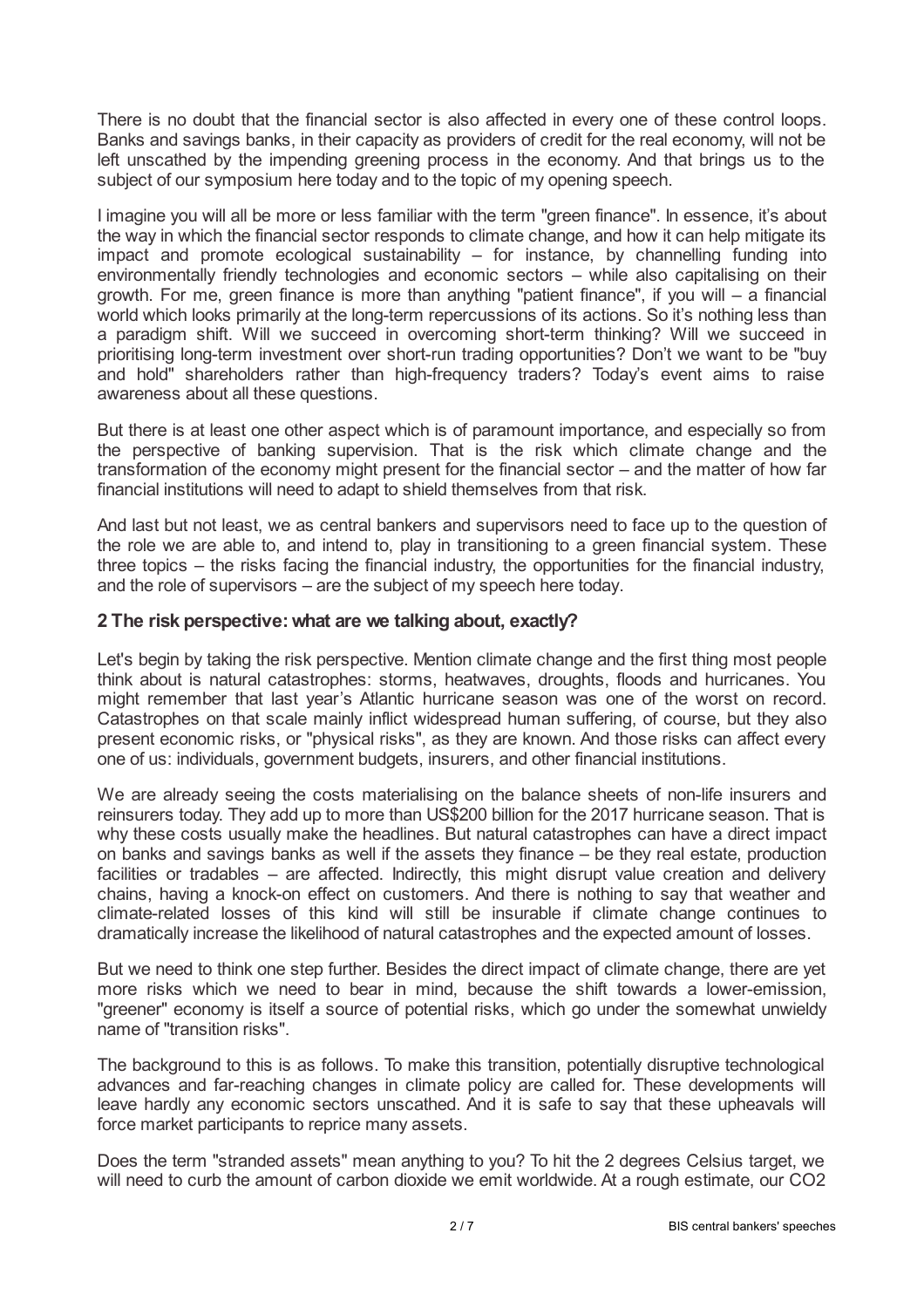emissions are probably not much more than 1,000 gigatonnes away from exhausting our budget. However, the CO2 content of the known fossil fuel reserves still in the ground is far higher – something like three times as much. What this means is that much of these reserves will need to be left untapped. And the problem is that many businesses' valuations depend to a significant degree on the future anticipated value of such fossil fuel reserves. But if those reserves are out of bounds, as it were, they are effectively worthless, making them "stranded assets". The loss in the value of these assets puts the companies' very survival on the line. As a case in point, the market capitalisation of the major US coal businesses has contracted by roughly 60% over the past five years, and by around 90% over the past ten. And that was against the backdrop of the US equity market as a whole racing from one record to the next.

And that's just one example of many I could mention. Depending on how quickly and unexpectedly the transition and the resulting repricing process take place, they may well have a huge bearing on the stability of entire sectors of the economy. So it will mainly become an issue whenever businesses and investors are unable to plan for the long term because they need to be in a position to respond to short-term policy impulses. This poses the risk of cliff effects, which can trigger disruptions and financial losses that then affect the financial system and its stability.

# **3 Climate risks in the German banking system**

Let's now jump straight from theory to practice. To what extent would German banks and savings banks be affected by a shift to a lower-emission economy?

At first glance, the amounts lent by German institutions to sectors emitting especially high levels of CO2 appear insignificant: loans of €1 million or more granted by German banks to coal mining companies currently amount to no more than just under €1 billion in total. However, loans to coal mining companies can make up 1-2% of individual institutions' issued loans of €1 million or more. So caution is warranted here after all.

Furthermore, we must not forget that the greening process will have a much wider knock-on effect. If we include loans to just those firms involved in the extraction of crude oil and natural gas and in the processing of coal and mineral oils, this boosts the volume of loans of €1 million or more granted by banks to almost €20 billion. Individual institutions have issued up to 6% of their loans of €1 million or more in these sectors.

If we add energy suppliers, this figure goes up once again. Around 60 institutions issue more than 10% of their loans of €1 million or more to the sectors I have just cited. At some, volumes even exceed the 20% mark.

You can see what I'm getting at – this is a chain that could keep going for quite some time. The big question now is, what can we infer from these figures?

Let me start by saying that, even based on this relatively rough-and-ready overview of the situation, there is no way we can rule out significant risks for individual institutions. That said, there are some caveats.

First, the data that I have provided are of low granularity. This makes many correlations unclear. And many of the borrowers included in the calculation are conglomerates that make only part of their profits in energy-intensive industries.

Second, there is a significant degree of uncertainty with respect to how the greening process will pan out, and thus with respect to which sectors would be affected and in what way. Just take the automotive industry, for example. It's all but impossible to predict the extent to which individual manufacturers or national automotive sectors will be affected by the economic transition. What climate policy measures will be introduced – emission limits, bans on vehicles, free public transport? Which technical standards will become the norm in the area of sustainable mobility?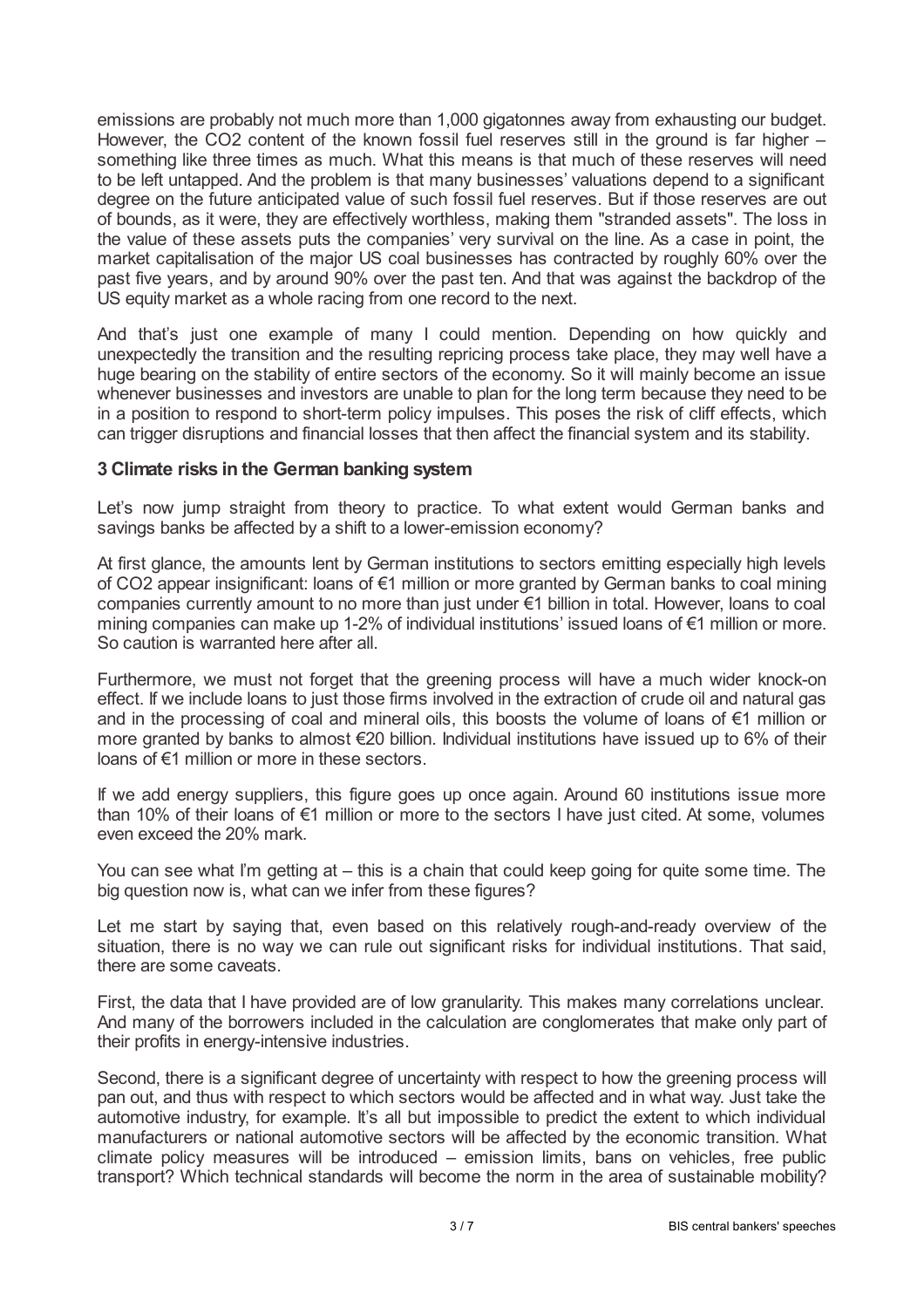How far will car manufacturers succeed in playing a leading role in these technologies?

In other words, we find ourselves in uncharted territory. The situation is unclear: searching for historical time series on probabilities of default and losses given default is pointless, while established risk models can only help so much. So we are faced with uncertainty.

#### **4 Howbanks can deal with risks**

So the next question is this: what needs to be done?

If you take only one thing away from my speech, it should be this: it's not enough to examine the issue of greener finance through the lens of corporate social responsibility. Potential climaterelated risks need to be taken into account as part of risk management. In other words, banks and savings banks need to know just how much they themselves, their customers, and their customers' business models, could be affected by climate-related risks, and they need to be aware of the risks that this entails for their financial exposures.

We don't need to reinvent the wheel to do this. Even though the sources of risk that we are dealing with are new, their effects also fall into the established financial risk categories of credit risk, market risk and operational risk.

But we shouldn't oversimplify things either. It isn't enough to have your risk managers log up the exposures to a few high-emission sectors and find that they are manageable when looked at in isolation. Greening is a complex process – it is far from over and will give rise to transmission mechanisms that we are only now beginning to understand.

Historical data and established statistical procedures cannot be used as they normally would. Scenario analyses could serve as a useful tool for raising awareness of problems. Furthermore, we need to start a discussion about best practices in the financial system. By bouncing ideas off each other, we can come up with new risk measurement approaches and evaluate them in terms of their effectiveness and benefits.

## **5 Howbanks can profit fromthe transition**

Ladies and gentlemen, climate change is quite rightly viewed primarily as a challenge. However, we must not forget that, in addition to the aforementioned risks that the transition to a greener economy poses for financial institutions, there are considerable opportunities. In this context, green finance can be so much more than the opportunity to present a green image.

That's because the economic transition will, of course, also open up new business areas for banks and savings banks. In all of the major social upheavals of the previous centuries, it was people from the financial sector who supported change and often helped shape it. And that's what is needed once again now.

The opportunities are clear to see if we look at the investment required: the level of global investment needed to hit the 2 degrees Celsius target set out in the Paris agreement is estimated to run into the tens of trillions. The European Commission anticipates that additional annual investment of €180 billion will be needed in the European Economic Area in order to achieve the Paris climate targets by 2030.

So what we're talking about here are major projects in fields such as energy supply. But even everyday financial services such as residential property financing could be affected if sustainability standards play a greater role here. We're also talking about funding technical progress and innovation. Think, say, of energy generation, transmission and storage, of emobility or efficient recycling.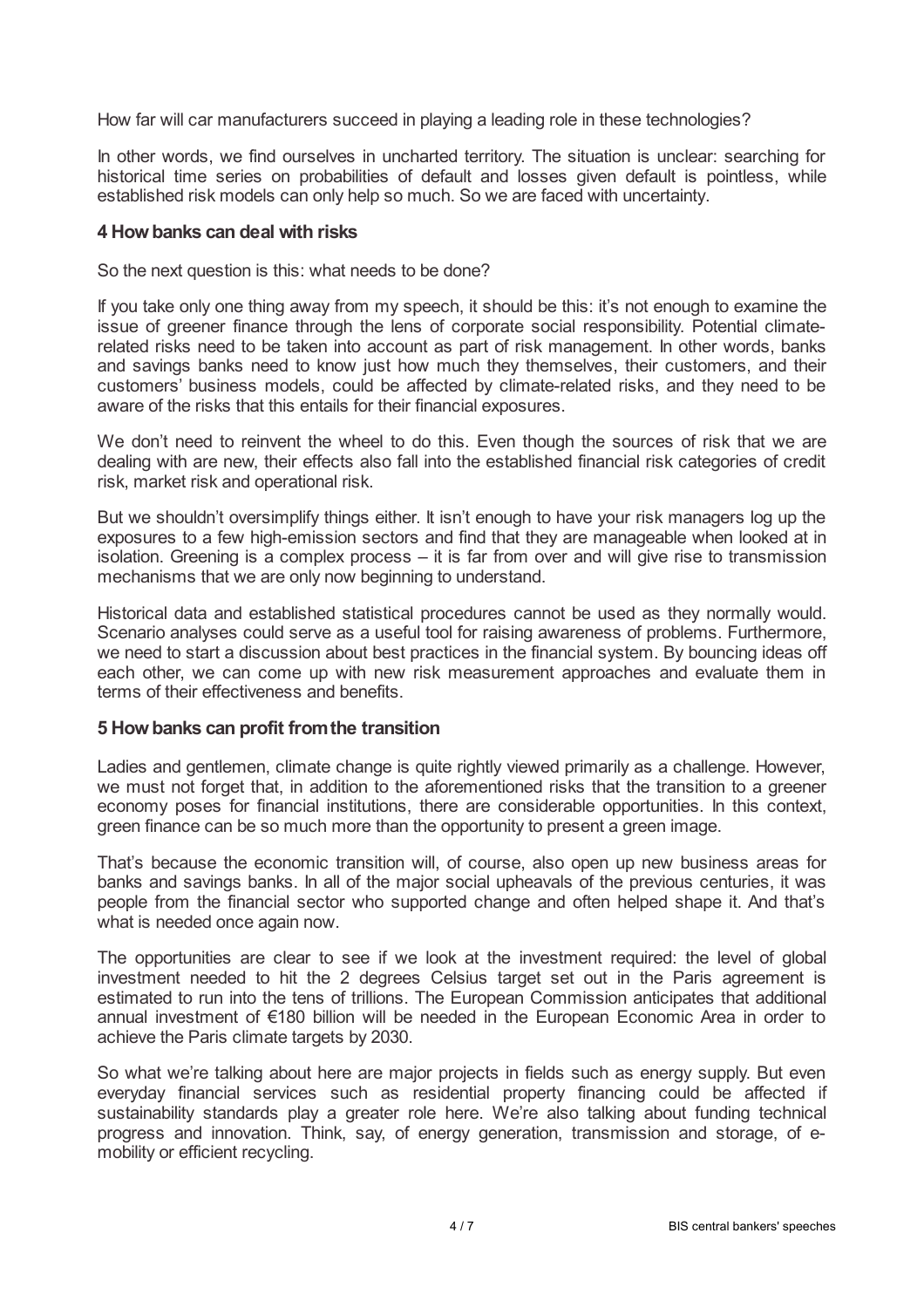Finally, we have seen retail demand for green investments increase significantly in recent years. Between 2006 and 2016, the volume of sustainable investment in Germany, Austria and Switzerland went up more than twelvefold – from around €20 billion to over €240 billion.

So you see, there's a wealth of potential here. I believe that the challenge is to guide the transition in a responsible manner and help shape it.

What do I mean by that? Credit institutions that want to play a role in financing green investment need to either gain or expand their expertise in relevant areas at an early stage. Because noble as your intentions may be, you have to make sure that you do not fall victim to typical innovation risks. Wherever technologies and innovative products are hyped, there is a risk of distorted valuations and of sudden price corrections. Only true experts can keep an eye on possible dangers, on the one hand, while catering for their customers' future expectations and requirements, on the other. Both these skills are necessary for financial institutions if they want their business to benefit from the economic transition.

## **6 Howgreen do supervision and regulation need to be?**

I have talked at length about what climate change and the economic transition mean for your work. But what do they mean for regulation and supervision? In other words, how green do regulation and supervision need to be?

Before I go any further, let me put your minds at ease – just like you do not need to completely reinvent the wheel in the field of risk management, nor do we banking supervisors when it comes to prudential requirements. The Minimum Requirements for Risk Management, or MaRisk, and the corresponding European rules already require institutions to take into account all material risks to which they are, or could be, exposed. So on this score, we have already covered the new sources of risk, too.

But there is no doubt in my mind that the onus is very much on supervisory authorities to raise institutions' awareness of climate-related risks – especially in the early days. And we are doing our bit to achieve that by running today's symposium. What is more, I can well imagine instances where climate-related risks are also raised at supervisory meetings with credit institutions.

I am a firm advocate of the idea that supervisors and central banks themselves should strive to perform a special function as a role model and catalyst. This means, for example, helping to forge a deeper understanding of how the mechanisms behind the risks work. It was for this reason that the "Network for Greening the Financial System" was established only a short time ago. This network will serve as a platform for a group of central banks and banking supervisors from around the world to exchange views on climate risks for the financial sector, regulatory issues and green bonds, to name but three topics. Whatever supervisors strive to achieve, I believe it is particularly important for us to establish a consistent taxonomy and uniform definitions as the basis for credible standard setting in the area of green finance. Klaas Knot will tell you more about this in just a few moments.

So we're not coy about playing our part as supervisors in the decarbonisation of banks' balance sheets. Yet there are other demands being placed on banking supervisors and regulators which I am keeping a very close eye on, because I consider them to be dangerous.

In the debate surrounding the implementation of the Paris climate targets, some have suggested using the prudential framework to actively steer financial flows away from emissions-heavy sectors to more environmentally friendly ones. More specifically, there have been demands recently for banking regulation to include special rules that tip the regulatory scales against environmentally unfriendly "brown" investments or in favour of "green" financial assets on banks' balance sheets – via capital requirements, for instance. This has been dubbed the "green supporting factor".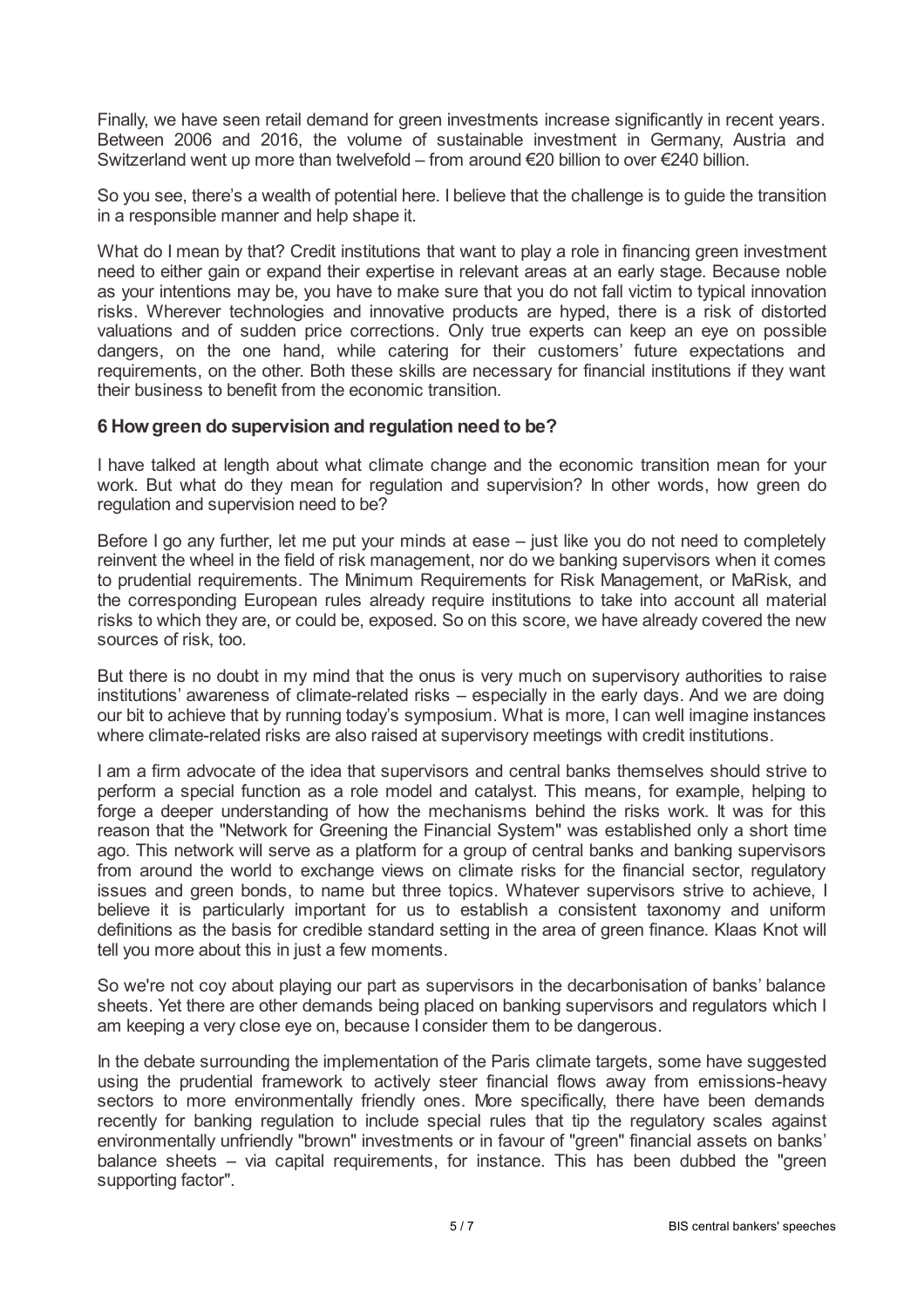However, sustainability in the sense of environmental friendliness does not necessarily go hand in hand with reduced risk – I already mentioned innovation risks earlier on in my speech today. And that is also why capital requirements should be calculated on the basis of just a single factor – the riskiness of the exposures in question. Financial market regulation in general and banking supervision in particular need to be focused on their core tasks and remain geared to risk. Watering down the regulatory mandate would create conflicts of interest and ultimately lead to risks to financial stability – and surely that cannot be what we want.

The European Commission today unveils its action plan on sustainable finance. It is important for us that promoting the greening process does not take place through the back door via financial market regulation and banking supervision. This is something we will watch out for when the action plan is implemented.

Instead, policymakers can use other, traditional instruments such as tax incentives to foster the development of green economic sectors. This approach is more effective and limits unwanted side effects for financial stability.

# **7 Conclusion**

Ladies and gentlemen, the Paris agreement is a strong political commitment to climate protection. It is now a matter of ensuring that climate protection goals are integrated into the market economy. The greening process will only ever be successful if market mechanisms function in the right direction: behaviour that is sustainable needs to pay off; behaviour that harms the environment and future generations should no longer be worthwhile.

Climate change is first and foremost – but not exclusively – a topic for policymakers. Financial institutions, too, have a duty to address climate change and climate policy issues as part of their risk management operations. It is crucial to plan ahead and engage with the topics of climate change, climate policy and climate risks early on – remember, I said we find ourselves in uncharted territory. But there are opportunities, too. In their capacity as providers of credit to the real economy, banks and savings banks can capitalise on the greening process whilst also helping to shape it.

Supervisors and regulators need to be aware that they share responsibility and need to set an example, while at the same time heeding the perimeters of their mandate. Specifically, it would be wrong to misuse regulation and supervision as a means of promoting economic development. And so I fail to see any merits in proposals to introduce a green supporting factor that weakens the focus on risk. What I do think might be worth considering, however, are disincentives for "brown" finance – but only via traditional instruments such as tax rules.

Ladies and gentlemen, I would like to use my final words at the last Bundesbank symposium during my term of office to make an urgent appeal: climate change affects us all – and the clock is ticking. The longer we wait, the higher the costs and the more dramatic the consequences will be. I would encourage you, and all of us, to take action.

With these words, I will now draw my last speech at the Bundesbank symposium to a close. Over the last four years, I have spoken at this event on the topics "What is good regulation?", "Digitalisation and what it means for the German banking sector", "European deposit insurance" and "Basel III". It was an honour to speak here alongside such respected figures as Danièle Nouy, Stefan Ingves, Sabine Lautenschläger, Felix Hufeld and Klaas Knot.

Of course, it's too early to bid a proper farewell at this point. I do, after all, still have around seven more weeks of my tenure left to serve before I leave the Bundesbank. Although it was my own decision and long-term plan not to extend my term of office, I will be leaving with a heavy heart. I wish my successor in banking supervision all the very best and will always be on hand to offer help and advice if they so wish. There will always be a special place in my heart for the German